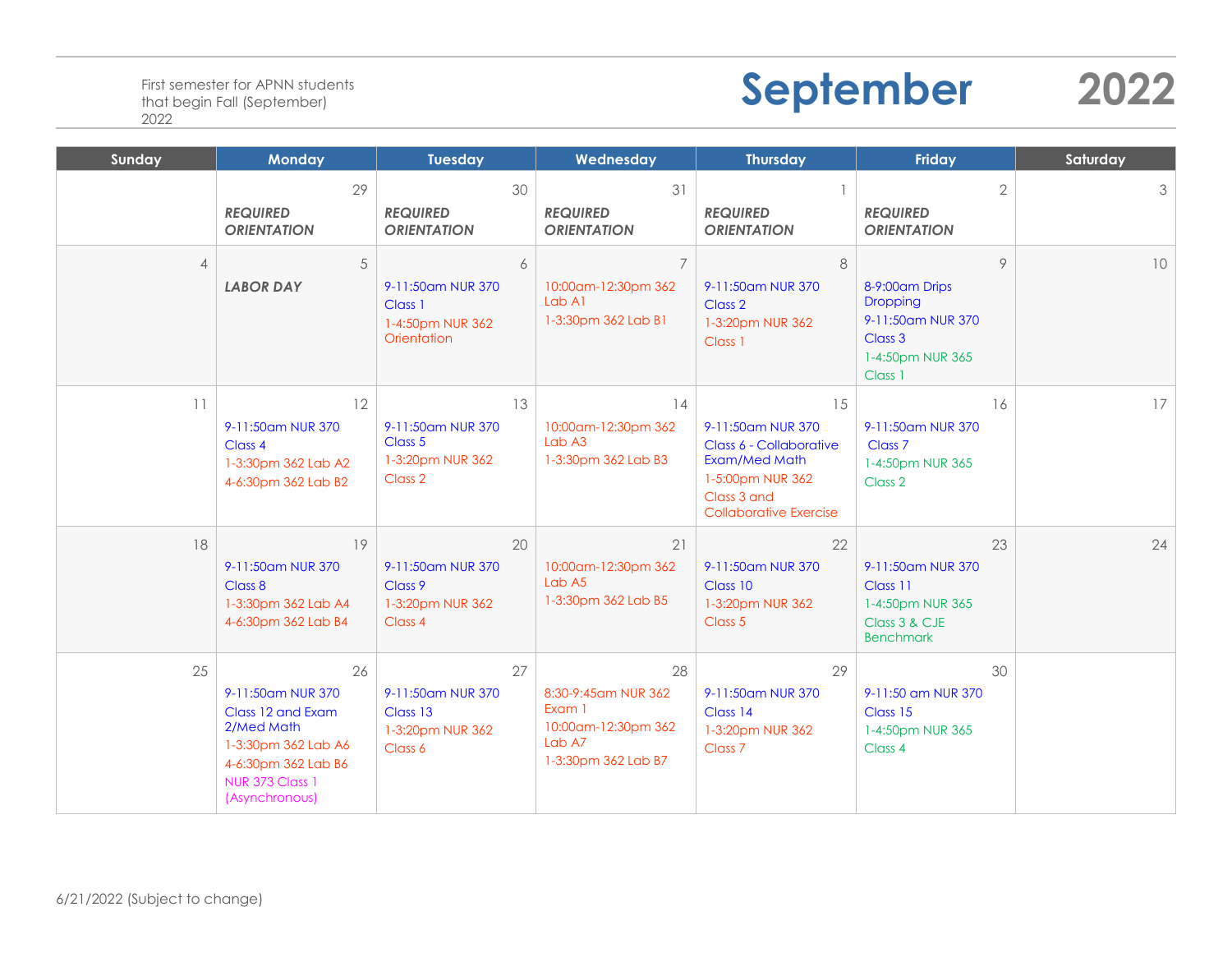

| Sunday         | <b>Monday</b>                                                                                                            | <b>Tuesday</b>                                                                      | Wednesday                                                                                                                             | <b>Thursday</b>                                                     | Friday                                                                                                          | Saturday               |
|----------------|--------------------------------------------------------------------------------------------------------------------------|-------------------------------------------------------------------------------------|---------------------------------------------------------------------------------------------------------------------------------------|---------------------------------------------------------------------|-----------------------------------------------------------------------------------------------------------------|------------------------|
|                |                                                                                                                          |                                                                                     |                                                                                                                                       |                                                                     |                                                                                                                 |                        |
| $\overline{2}$ | 3<br>9-11:50am NUR 370<br>Class 16<br>1-3:30pm 362 Lab A8<br>4-6:30pm 362 Lab B8<br>NUR 373 Class 2<br>(Asynchronous)    | $\overline{4}$<br>9-11:50am NUR 370<br>Class 17<br>1-3:20pm NUR 362<br>Class 8      | 5<br>8:30-9:45 am NUR 362<br>Exam 2<br>10:00am-12:30pm 362<br>Lab A9<br>1-3:30pm 362 Lab B9<br>3:30-5:00pm 362 Open<br>Lab (optional) | 6<br>9-11:50am NUR 370<br>Class 18<br>1-3:20pm NUR 362<br>Class 9   | $\overline{7}$<br>9-11:50am NUR 370<br>Class 19 Exam 3<br>1-4:50pm NUR 365<br>Class 5                           | 8                      |
| 9              | 10<br><b>FALL BREAK</b>                                                                                                  | 11<br>9-11:50am NUR 370<br>Class 20<br>1-3:30pm 362 Lab A10<br>4-6:30pm 362 Lab B10 | 12<br>9-11:20am NUR 362<br>Class 10<br>1-3:30pm 362 Lab A11<br>4-6:30pm 362 Lab B11                                                   | 13<br>9-11:50am NUR 370<br>Class 21<br>1-3:20pm NUR 362<br>Class 11 | 14<br>9-11:50am NUR 370<br>Class 22<br>1-3:20pm NUR 362<br>Class 12<br><b>NUR 365 Class 6</b><br>(Asynchronous) | 15<br>Open Lab NUR 362 |
| 16             | 17<br>9-11:50am NUR 370<br>Class 23<br>1-3:30pm 362 Lab A12<br>4-6:30pm 362 Lab B12<br>NUR 373 Class 3<br>(Asynchronous) | 18<br>9-11:50am NUR 370<br>Class 24<br>1-3:30pm 362 Lab A13<br>4-6:30pm 362 Lab B13 | 19<br>9-10:15am NUR 362<br>Exam 3                                                                                                     | 20<br>9-11:50am NUR 370<br>Class 25 Exam 4                          | 21<br>9-11:50am NUR 370<br>Class 26<br>1-4:50pm NUR 365<br>Class <sub>7</sub>                                   | 22                     |
| 23             | 24<br>9-11:50am NUR 370<br>Class 27<br>1-4:50pm NUR 365<br>Class 8                                                       | 25<br>9-11:50am NUR 370<br>Class 28                                                 | 26<br>8:00am-12:00pm NUR<br>365 Poverty Simulation<br>Class 9<br>1-3:00pm NUR 372<br>Orientation                                      | 27<br>9-11:50am NUR 370<br>Class 29                                 | 28<br>9-11:50am NUR 370<br>Class 30 Exam 5<br>1-4:50pm NUR 365<br>Class 10                                      | 29                     |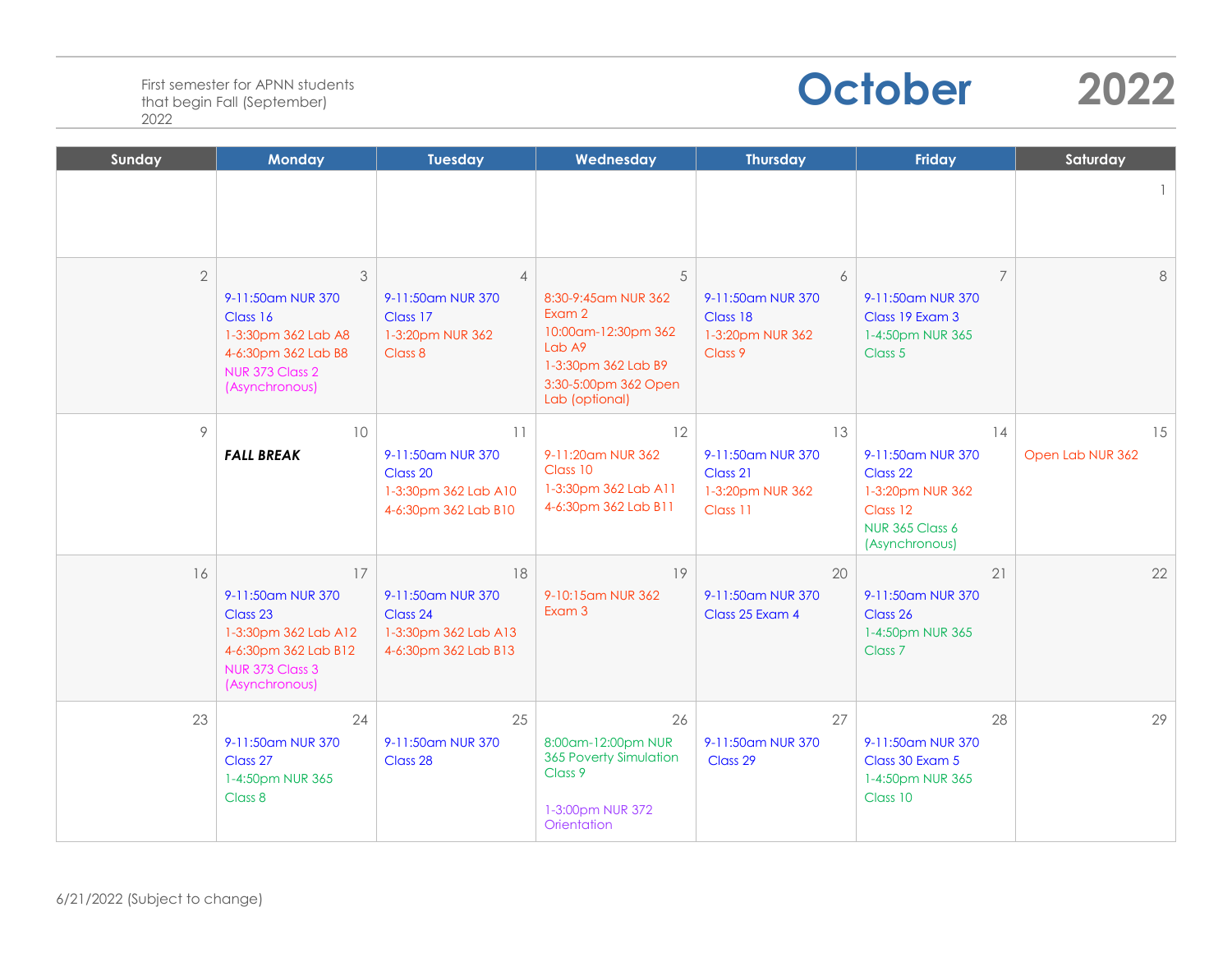## **November 2022**

| Sunday | <b>Monday</b>                                                                                                                                        | <b>Tuesday</b>                                                                                                    | Wednesday                                                     | <b>Thursday</b>                                                                             | <b>Friday</b>                                                                | Saturday |
|--------|------------------------------------------------------------------------------------------------------------------------------------------------------|-------------------------------------------------------------------------------------------------------------------|---------------------------------------------------------------|---------------------------------------------------------------------------------------------|------------------------------------------------------------------------------|----------|
| 30     | 31<br>8-10:20am NUR 372<br>11:30am-2:00pm NUR<br>372 Lab A1<br>2:30-5:00pm NUR 372<br>Lab B1<br>NUR 373 Class 4<br>(Asynchronous)                    | $\mathbf{1}$<br>8-10:20am NUR 372<br>11:30am-2:00pm NUR<br>372 Lab A2<br>2:30-5:00pm NUR 372<br>Lab <sub>B2</sub> | $\overline{2}$                                                | 3<br>8-10:20am NUR 372<br>11:30am-2:00pm NUR<br>372 Lab A3<br>2:30-5:00pm NUR 372<br>Lab B3 | $\overline{4}$<br>9-10:00am NUR 372<br><b>Collaborative Practice</b><br>Exam | 5        |
| 6      | $\overline{7}$<br>8-10:20am NUR 372<br>11:30am-2:00pm NUR<br>372 Lab A4<br>2:30-5:00pm NUR 372<br>Lab B4<br><b>NUR 373 Class 5</b><br>(Asynchronous) | 8<br>9-10:15am NUR 372<br>Exam 1                                                                                  | 9<br>7:00am-4:00pm NUR<br>372 Pre-clinical SON<br><b>Days</b> | 10<br>7:00am-4:00pm NUR<br>372 Pre-clinical SON<br>Days                                     | 11<br>11:00am-1:20pm NUR<br>372<br>2-4:00pm NUR 372<br>Open Lab              | 12       |
| 13     | 14<br>8-10:20am NUR 372<br>11:30am-2:00pm NUR<br>372 Lab A5<br>2:30-5:00pm NUR 372<br>Lab B5                                                         | 15                                                                                                                | 16<br>7:00am-4:00pm NUR<br>372 Acute Care Clinical            | 17<br>7:00am-4:00pm NUR<br>372 Acute Care Clinical                                          | 18<br><b>Hold for NurseThink</b><br>Preview<br>9:00am-3:30pm                 | 19       |
| 20     | 21<br>8-10:20am NUR 372<br>11:30am-2:00pm NUR<br>372 Lab A6<br>2:30-5:00pm NUR 372<br>Lab B6                                                         | 22<br>9-10:15am NUR 372<br>Exam 2                                                                                 | 23                                                            | 24<br><b>THANKSGIVING</b>                                                                   | 25<br><b>UNIVERSITY HOLIDAY</b><br><b>NO CLASSES</b>                         | 26       |
| 27     | 28<br>8-10:20am NUR 372<br>11:30am-2:00pm NUR<br>372 Lab A7<br>2:30-5:00pm NUR 372<br>Lab B7                                                         | 29<br>8-10:20am NUR 372                                                                                           | 30<br>7:00am-4:00pm NUR<br>372 Acute Care Clinical            |                                                                                             |                                                                              |          |